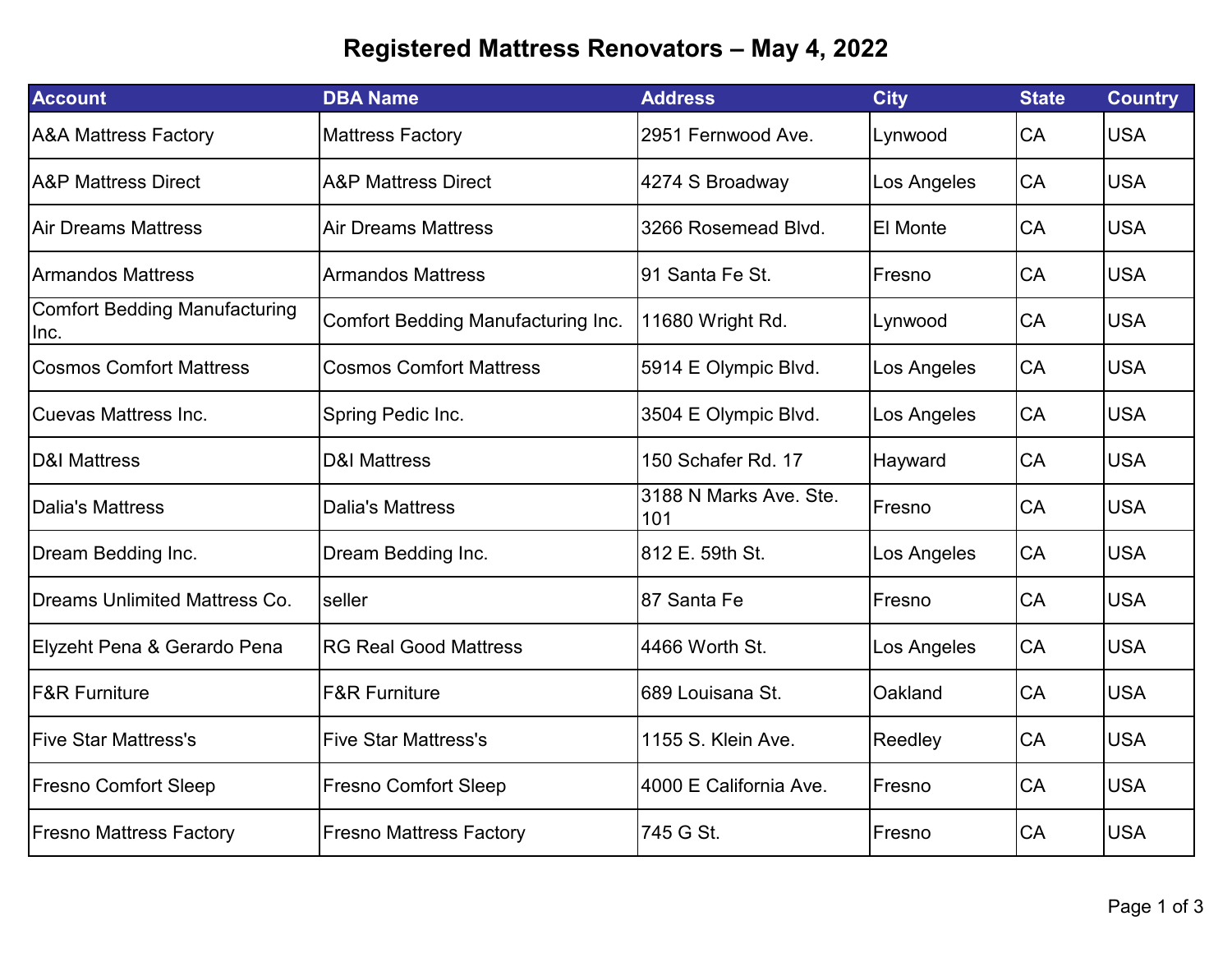## **Registered Mattress Renovators – May 4, 2022**

| <b>Account</b>                        | <b>DBA Name</b>                                                         | <b>Address</b>         | <b>City</b>    | <b>State</b> | <b>Country</b> |
|---------------------------------------|-------------------------------------------------------------------------|------------------------|----------------|--------------|----------------|
| Gabriel                               | Dream and Rest Inc.                                                     | 5901 S Vermont Ave.    | Los Angeles    | CA           | <b>USA</b>     |
| Gateway Mattress Co. Inc.             | Gateway Mattress Co. Inc.                                               | 624 S. Vail Ave.       | Montebello     | CA           | <b>USA</b>     |
| <b>Gonzalez Mattress Factory</b>      | <b>Gonzalez Mattress Factory</b>                                        | 3620 E Townsend Ave.   | <b>IFresno</b> | CA           | <b>USA</b>     |
| <b>Homeland Furniture Corporation</b> | Landeros Furniture Outlet / Casa<br>Grande Furniture / LA Mattress Mfg. | 7030 Mc Kinley Ave.    | Los Angeles    | CA           | <b>USA</b>     |
| <b>Horacio Mattress Company</b>       | <b>Horacio Mattress Company</b>                                         | 2929 E Imperial Hwy    | Lynwood        | CA           | <b>USA</b>     |
| Imperial Mattress spm Inc.            | Imperial Mattress spm Inc.                                              | 3440 La Grande Blvd.   | Sacramento     | CA           | <b>USA</b>     |
| James S. Kotrous                      | <b>Mattress Factory</b>                                                 | 4301 Power Inn Rd.     | Sacramento     | <b>CA</b>    | <b>USA</b>     |
| Juanita Alvarado                      | <b>R</b> Imperial Mattress                                              | 8419 S Central Ave.    | Los Angeles    | <b>CA</b>    | <b>USA</b>     |
| La. Popular Mattress                  | La. Popular Mattress                                                    | 120 S Aurora St.       | Stockton       | CA           | <b>USA</b>     |
| <b>M&amp;R Mattress</b>               | <b>M&amp;R Mattress</b>                                                 | 1408 S.Santa Fe Ave.   | Compton        | CA           | <b>USA</b>     |
| <b>M&amp;V Mattress</b>               | <b>M&amp;V Mattress</b>                                                 | I8386 Gerber Rd.       | Sacramento     | CA           | <b>USA</b>     |
| <b>Matrix Mattress</b>                | <b>Matrix Mattress</b>                                                  | 2919 N. Santa Fe Ave.  | Compton        | CA           | <b>USA</b>     |
| <b>Mattress Shop</b>                  | <b>Mattress Shop</b>                                                    | 1025 N Blackstone Ave. | Fresno         | CA           | <b>USA</b>     |
| <b>MBC Mattress Co. Inc.</b>          | <b>MBC Mattress Co. Inc.</b>                                            | 19270 Envoy Ave.       | Corona         | <b>CA</b>    | <b>USA</b>     |
| <b>Monte Sion Mattresses</b>          | <b>Monte Sion Mattresses</b>                                            | 1611 Morgan Rd.        | Modesto        | CA           | <b>USA</b>     |
| National Mattress Corp.               | <b>National Mattress Corp.</b>                                          | 1214 E Florence Ave.   | Los Angeles    | CA           | <b>USA</b>     |